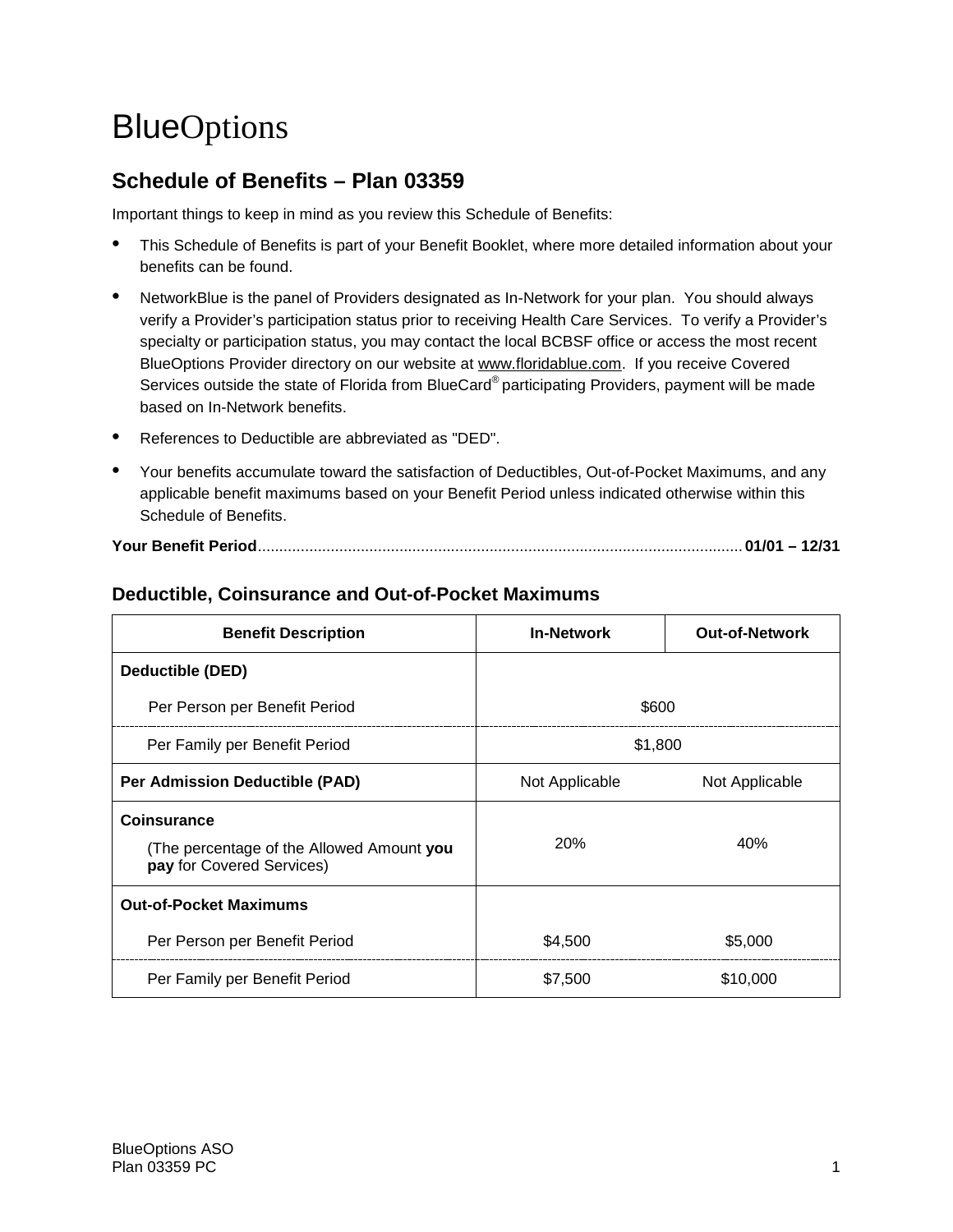Amounts incurred for In-Network Services will only be applied to the amounts listed in the In-Network column and amounts incurred for Out-of-Network Services will only be applied to the amounts listed in the Out-of-Network column, unless otherwise indicated within this Schedule of Benefits. This includes the Deductible and Out-of-Pocket Maximum amounts.

What **applies** to out-of-pocket maximums? • DED

- 
- PAD, when applicable
- Coinsurance
- **Copayments**
- Any Prescription Drug Cost Share amounts

What **does not apply** to out-of-pocket maximums?

- Non-covered charges
- Any benefit penalty reductions
- Charges in excess of the Allowed Amount

### **Important information affecting the amount you will pay:**

As you review the Cost Share amounts in the following charts, please remember:

- Review this Schedule of Benefits carefully; it contains important information concerning your share of the expenses for Covered Services you receive. Amounts listed in this schedule are the Cost Share amounts **you pay**.
- Your Cost Share amounts **will vary** depending upon the Provider you choose, the type of Services you receive, and the setting in which the Services are rendered.
- Payment for Covered Services is based on our **Allowed Amount** and may be less than the amount the Provider bills for such Service. You are responsible for any charges in excess of the Allowed Amount for Out-of-Network Providers.
- If a Copayment is listed in the charts that follow, the Copayment applies per visit.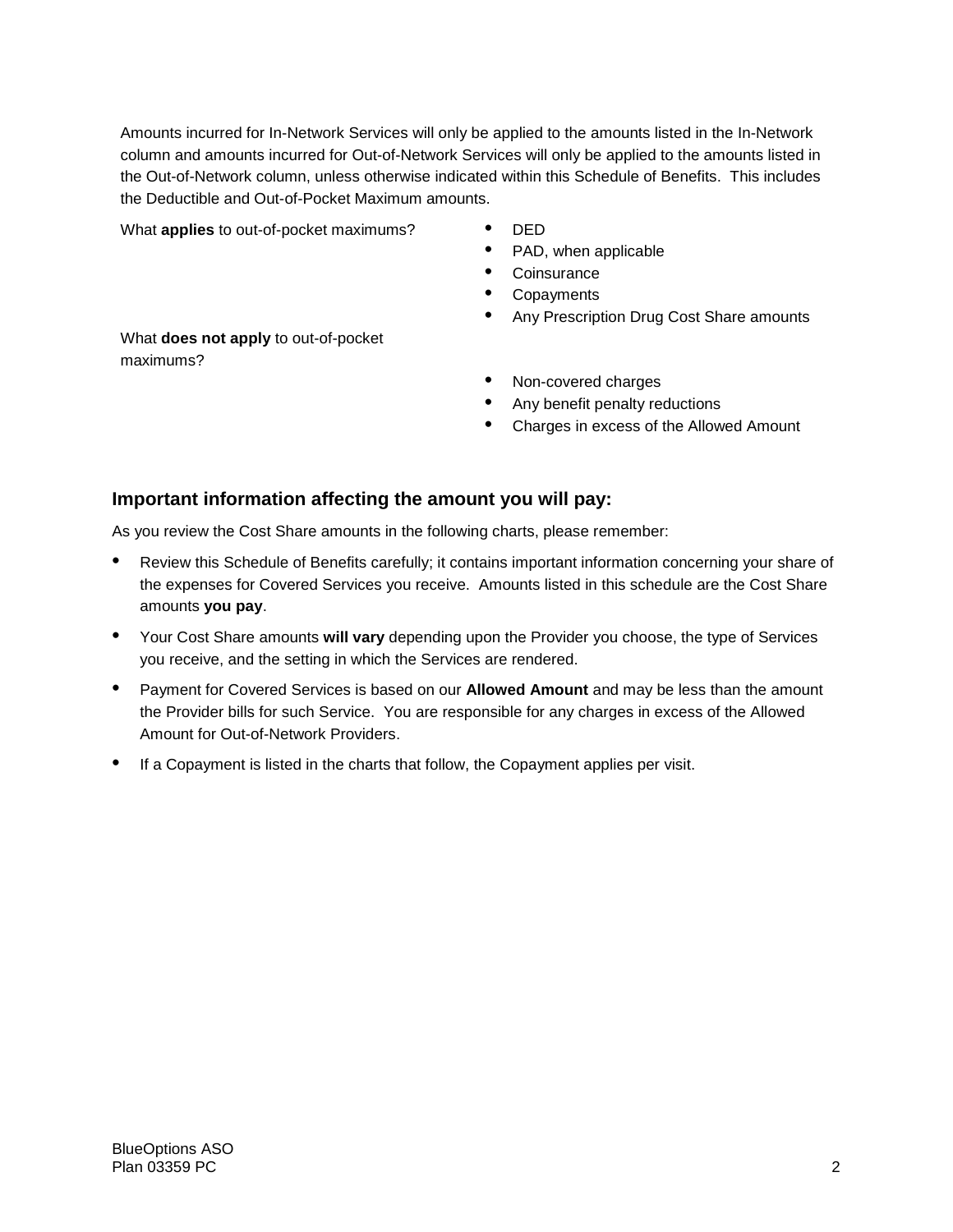# **Office Services**

A Family Physician is a Physician whose primary specialty is, according to BCBSF's records, one of the following: Family Practice, General Practice, Internal Medicine, and Pediatrics.

| <b>Benefit Description</b>                                                            | <b>In-Network</b> | <b>Out-of-Network</b> |
|---------------------------------------------------------------------------------------|-------------------|-----------------------|
| <b>Office visits and Services not otherwise outlined in</b><br>this table rendered by |                   |                       |
| <b>Family Physicians</b>                                                              | \$15              | $DED + 40%$           |
| Other health care professionals licensed to<br>perform such Services                  | $DED + 20%$       | $DED + 40%$           |
| <b>Advanced Imaging Services</b>                                                      |                   |                       |
| (CT/CAT Scans, MRAs, MRIs, PET Scans and<br>nuclear cardiology) rendered by           |                   |                       |
| <b>Family Physicians</b>                                                              | \$125             | DED + 40%             |
| Other health care professionals licensed to<br>perform such Services                  | \$125             | $DED + 40%$           |
| Allergy Injections rendered by                                                        |                   |                       |
| <b>Family Physicians</b>                                                              | \$10              | $DED + 40%$           |
| Other health care professionals licensed to<br>perform such Services                  | \$10              | $DED + 40%$           |
| E-Visits rendered by                                                                  |                   |                       |
| <b>Family Physicians</b>                                                              | \$10              | $DED + 40%$           |
| Other health care professionals licensed to<br>perform such Services                  | \$10              | $DED + 40%$           |
| Durable Medical Equipment, Prosthetics, and<br><b>Orthotics</b>                       | $DED + 20%$       | $DED + 40%$           |
| <b>Convenient Care Centers</b>                                                        | \$15              | $DED + 40%$           |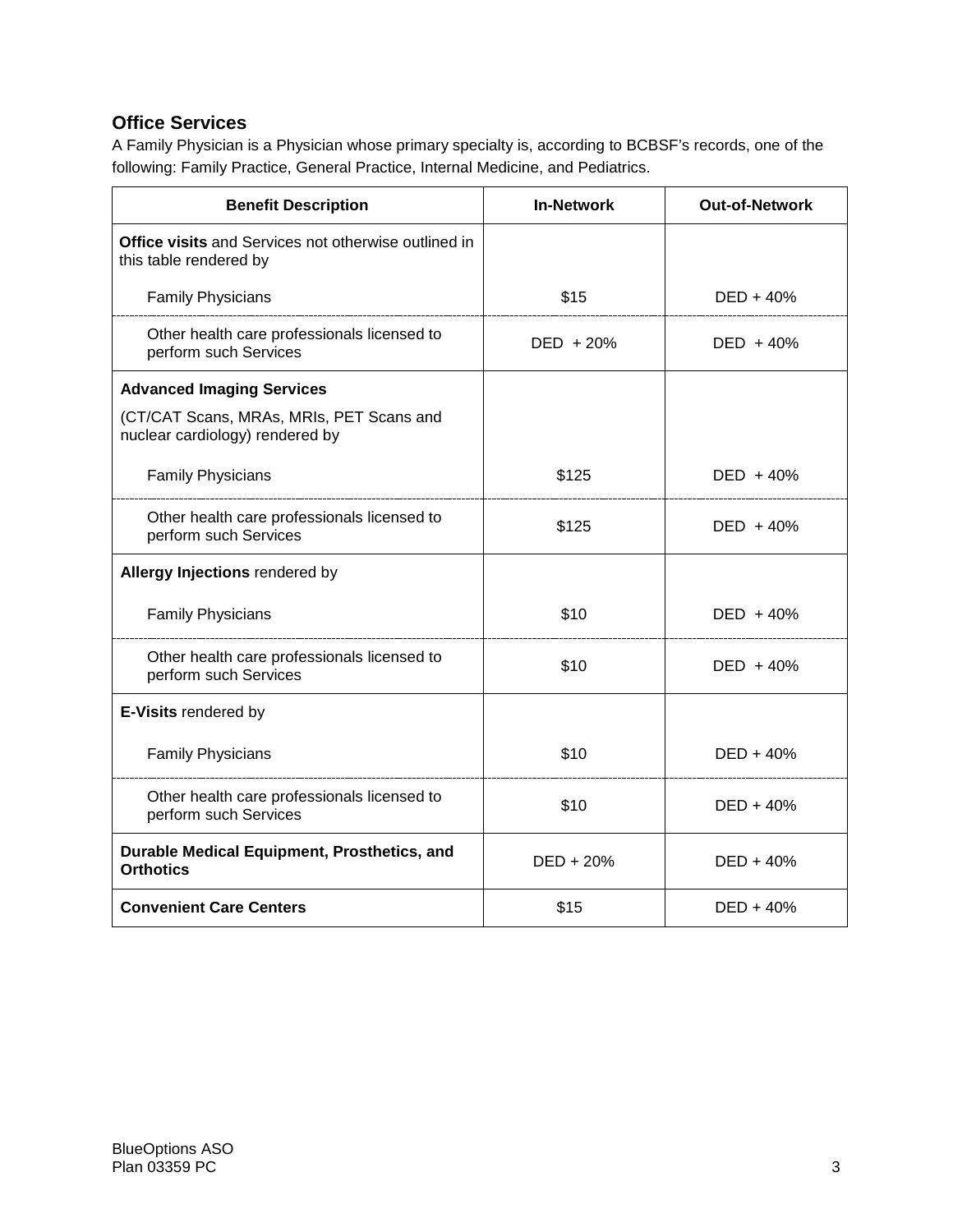# **Medical Pharmacy**

| <b>Benefit Description</b>                                                                                          | <b>In-Network</b> | <b>Out-of-Network</b> |
|---------------------------------------------------------------------------------------------------------------------|-------------------|-----------------------|
| Prescription Drugs administered in the office by:                                                                   |                   |                       |
| <b>Family Physicians</b>                                                                                            | <b>20%</b>        | $DED + 40%$           |
| Physicians other than Family Physicians and<br>other health care professionals licensed to<br>perform such Services | <b>20%</b>        | $DED + 40%$           |
| Out-of-Pocket Maximum per Person per Month                                                                          | \$50              | Not Applicable        |
| Important The Cent Chara for Medical Dharmaay Candose applies to the Dressmittian Drug apple and is                 |                   |                       |

**Important** – The Cost Share for Medical Pharmacy Services applies to the Prescription Drug only and is in addition to the office Services Cost Share. Immunizations, allergy injections as well as Services covered through a pharmacy program are not considered Medical Pharmacy. Please refer to your Benefit Booklet for a description of Medical Pharmacy.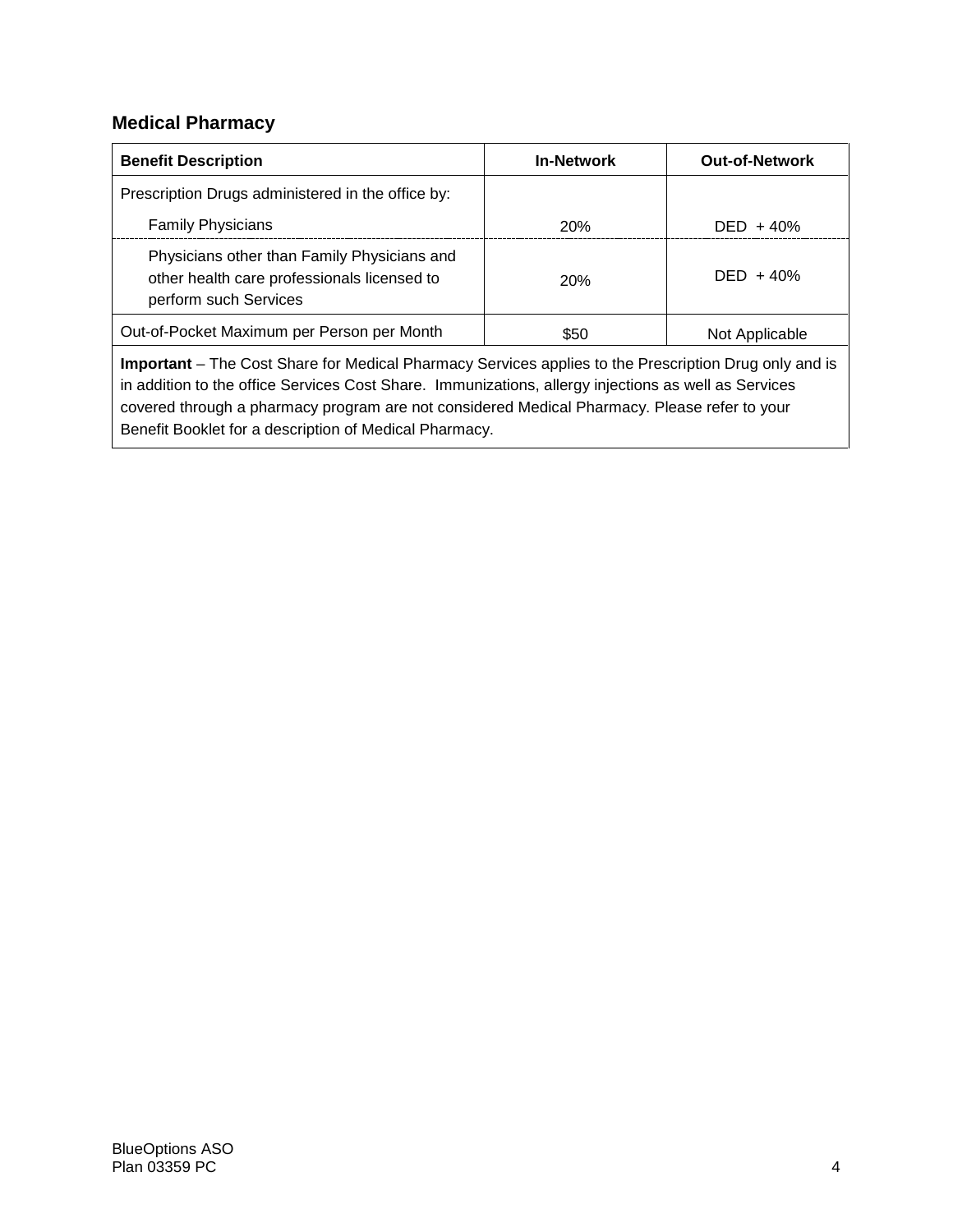# **Preventive Health Services**

| <b>Benefit Description</b>                                                                                                                                                            | <b>In-Network</b> | <b>Out-of-Network</b> |
|---------------------------------------------------------------------------------------------------------------------------------------------------------------------------------------|-------------------|-----------------------|
| <b>Adult Wellness Services</b>                                                                                                                                                        |                   |                       |
| Rendered by<br><b>Family Physicians</b>                                                                                                                                               | \$0               | 40%                   |
| Other health care professionals licensed to<br>perform such Services                                                                                                                  | \$0               | 40%                   |
| All other locations                                                                                                                                                                   | \$0               | 40%                   |
| <b>Adult Well Woman Services</b>                                                                                                                                                      |                   |                       |
| Rendered by<br><b>Family Physicians</b>                                                                                                                                               | \$0               | 40%                   |
| Other health care professionals licensed to<br>perform such Services                                                                                                                  | \$0               | 40%                   |
| All other locations                                                                                                                                                                   | \$0               | 40%                   |
| Child Health Supervision Services rendered by                                                                                                                                         |                   |                       |
| <b>Family Physicians</b>                                                                                                                                                              | \$0               | 40%                   |
| Other health care professionals licensed to<br>perform such Services                                                                                                                  | \$0               | 40%                   |
| All other locations                                                                                                                                                                   | \$0               | 40%                   |
| <b>Mammograms</b>                                                                                                                                                                     | \$0               | \$0                   |
| <b>Routine Colonoscopy</b><br>Note: For diagnostic colonoscopies the DED is<br>waived and the appropriate Coinsurance or<br>Copayment will apply based on the location of<br>service. | \$0               | \$0                   |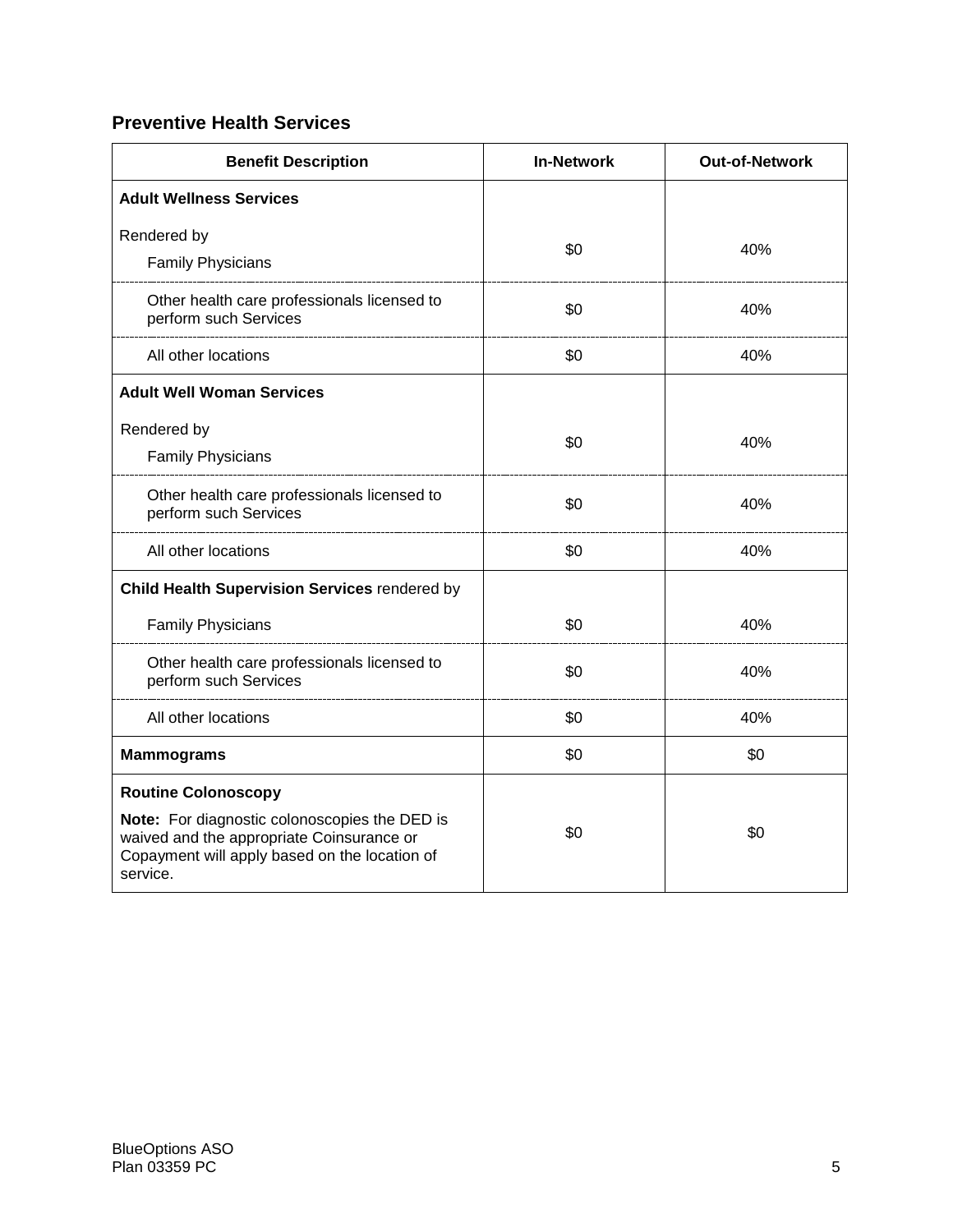# **Outpatient Diagnostic Services**

| <b>Benefit Description</b>                                                                 | <b>In-Network</b>                          | <b>Out-of-Network</b> |
|--------------------------------------------------------------------------------------------|--------------------------------------------|-----------------------|
| <b>Independent Clinical Lab</b>                                                            | \$0                                        | $DED + 40%$           |
| Independent Diagnostic Testing Facility                                                    |                                            |                       |
| Advanced Imaging Services (CT/CAT Scans,<br>MRAs, MRIs, PET Scans and nuclear<br>medicine) | \$125                                      | $DFD + 40%$           |
| All other diagnostic Services (e.g., X-rays)                                               | \$50                                       | $DED + 40%$           |
| <b>Outpatient Hospital Facility</b>                                                        | See Hospital Services<br><b>Outpatient</b> |                       |

# **Emergency and Urgent Care Services**

| <b>Benefit Description</b>   | <b>In-Network</b>                                            | <b>Out-of-Network</b> |
|------------------------------|--------------------------------------------------------------|-----------------------|
| <b>Ambulance Services</b>    | In-Network $DED + 20%$                                       |                       |
| <b>Emergency Room Visits</b> | <b>See Hospital Services</b><br><b>Emergency Room Visits</b> |                       |
| <b>Urgent Care Center</b>    | \$30                                                         | $DED + $30$           |

# **Outpatient Surgical Services**

| <b>Benefit Description</b>                                                 | <b>In-Network</b>                                 | <b>Out-of-Network</b>  |
|----------------------------------------------------------------------------|---------------------------------------------------|------------------------|
| <b>Ambulatory Surgical Center</b>                                          |                                                   |                        |
| Facility (per visit)                                                       | \$100                                             | $DED + 40%$            |
| Radiologists, Anesthesiologists, and<br>Pathologists                       | $DED + 20%$                                       | In-Network $DED + 20%$ |
| Other health care professional Services<br>rendered by all other Providers | $DED + 20%$                                       | $DED + 40%$            |
| <b>Outpatient Hospital Facility</b>                                        | <b>See Hospital Services</b><br><b>Outpatient</b> |                        |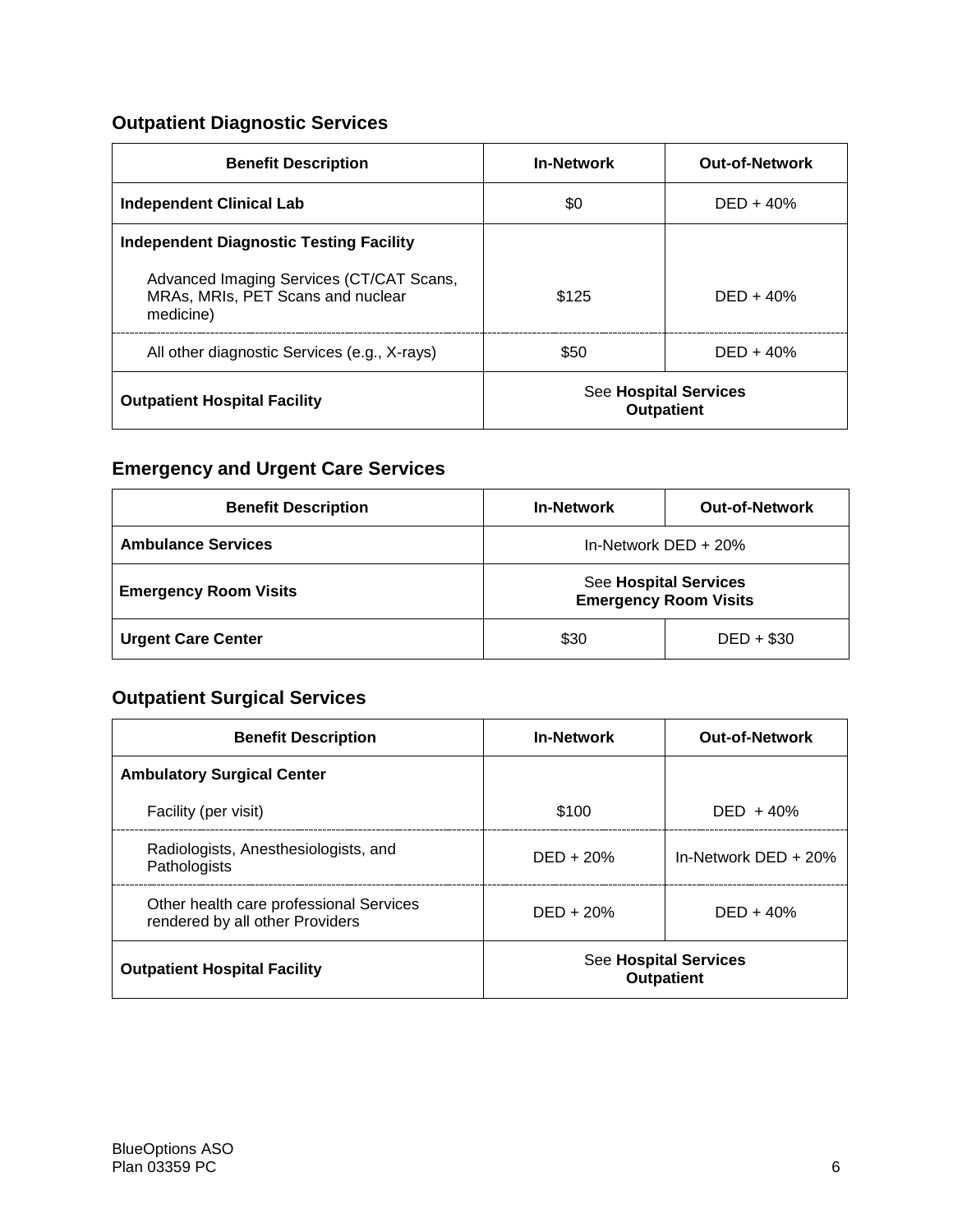### **Hospital Services**

| <b>In-Network</b>                                        |             |                                                                    |                       |
|----------------------------------------------------------|-------------|--------------------------------------------------------------------|-----------------------|
| <b>Benefit Description</b>                               | Option 1*   | Option 2*<br>and Out-of-State<br><b>BlueCard®</b><br>Participating | <b>Out-of-Network</b> |
| Inpatient                                                |             |                                                                    |                       |
| Facility Services (per admission)                        | \$750       | \$1,000                                                            | DED + 40%**           |
| Physician and other health care<br>professional Services | $DED + 20%$ |                                                                    | In-Network DED $+20%$ |
| <b>Outpatient</b>                                        |             |                                                                    |                       |
| Facility (per visit)                                     | \$150       | \$250                                                              | $DED + 40%$           |
| Physician and other health care<br>professional Services | DED + 20%   |                                                                    | In-Network DED + 20%  |
| <b>Therapy Services</b>                                  | \$45        | \$60                                                               | $DED + 40%$           |
| <b>Emergency Room Visits</b>                             |             |                                                                    |                       |
| Facility (Copayment waived if<br>admitted)               | \$250       |                                                                    | \$250                 |
| Physician and other health care<br>professional Services |             | $DED + 20%$                                                        | In-Network DED $+20%$ |

\*Please refer to the current Provider Directory to determine the applicable option for each In-Network Hospital.

\*\*If you are admitted to an Out-of-Network Hospital as an inpatient at the time of the emergency room visit to the same facility the Out-of-Network Deductible and Emergency Room Copayment will apply to that admission.

#### **Important:**

Certain categories of Providers may not be available In-Network in all geographic regions. This includes, but is not limited to, anesthesiologists, radiologists, pathologists and emergency room physicians. This Plan will pay for Covered Services rendered by a Physician in a Hospital setting (i.e., inpatient, outpatient, or emergency room) at the In-Network benefit level. Claims paid in accordance with this note will be applied to the In-Network DED and Out-of-Pocket Maximums.

\*Please refer to the current Provider Directory to determine the applicable option for each In-Network Hospital.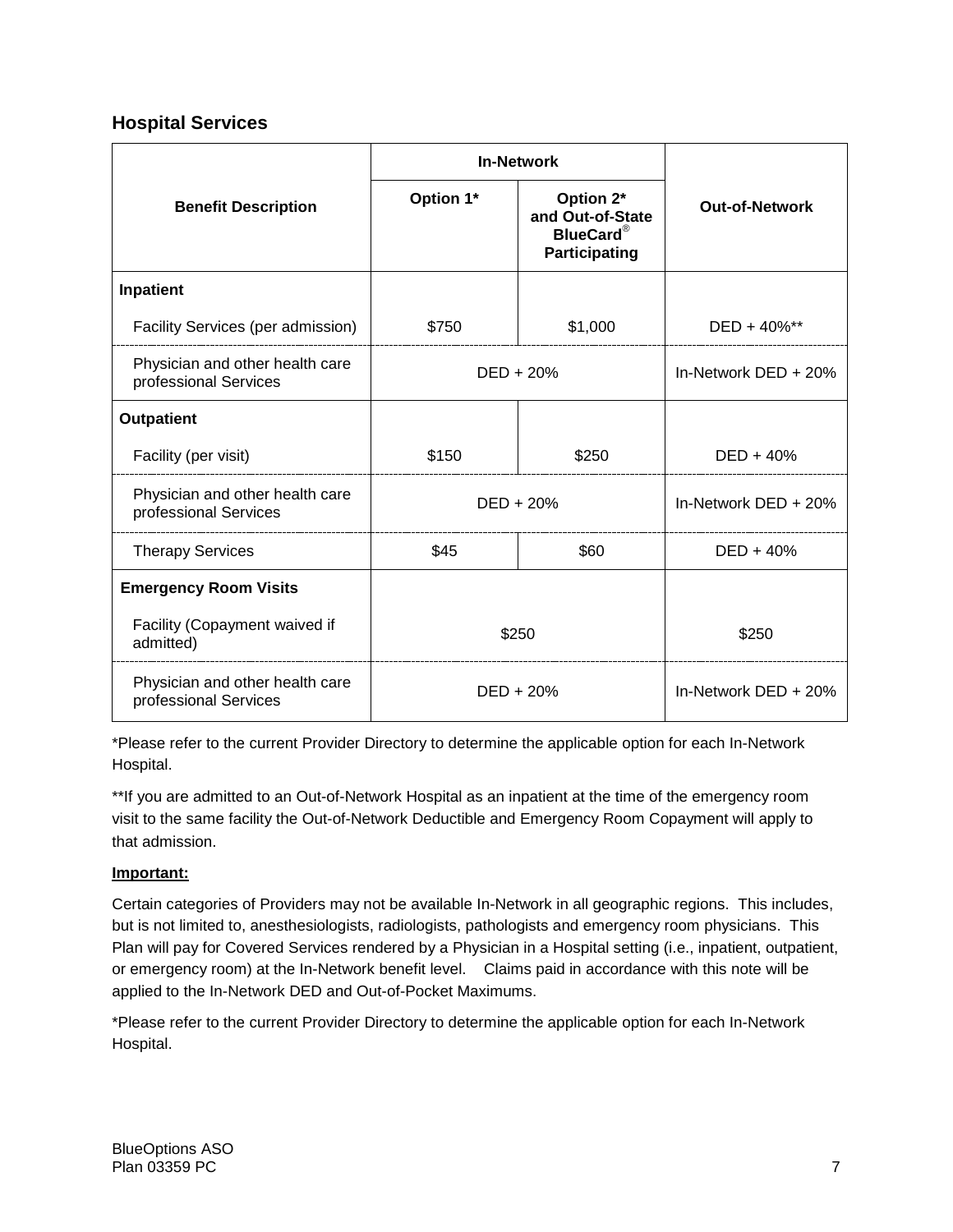# **Behavioral Health Services**

| <b>Benefit Description</b>                                                         | <b>In-Network</b> | <b>Out-of-Network</b> |
|------------------------------------------------------------------------------------|-------------------|-----------------------|
| <b>Mental Health and Substance Dependency</b><br><b>Treatment Services</b>         |                   |                       |
| Outpatient                                                                         |                   |                       |
| Facility Services rendered at:                                                     |                   |                       |
| <b>Emergency Room</b>                                                              | \$250             | \$250                 |
| Hospital                                                                           | \$150             | DED + 40%             |
| Physician Services at Hospital and ER                                              | \$0               | \$0                   |
| Physician and other health care professionals<br>licensed to perform such Services |                   |                       |
| Family Physician office                                                            | \$15              | $DED + 40%$           |
| Specialist office                                                                  | $DED + 20%$       | $DED + 40%$           |
| All other locations                                                                |                   |                       |
| <b>Family Physicians</b>                                                           | \$15              | $DED + 40%$           |
| Other health care professionals licensed to<br>perform such Services               | \$50              | $DED + 40%$           |
| Inpatient                                                                          |                   |                       |
| <b>Facility Services</b>                                                           | \$750             | $DED + 40%$           |
| Physician and other health care professionals<br>licensed to perform such Services | \$0               | \$0                   |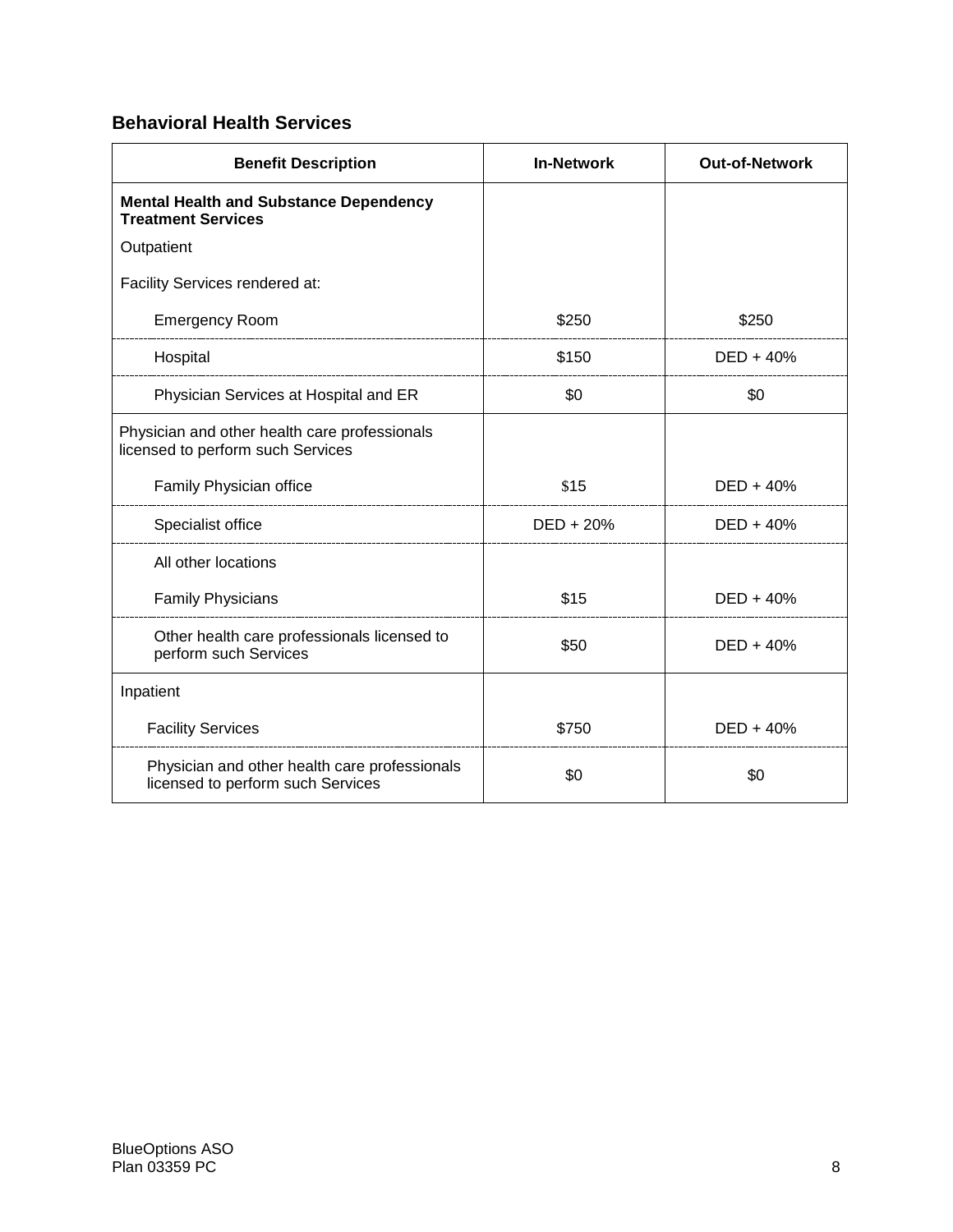# **Diabetes Wellness Program**

| <b>Benefit Description</b>                                                                                                  | <b>In-Network</b> | <b>Out-of-Network</b> |
|-----------------------------------------------------------------------------------------------------------------------------|-------------------|-----------------------|
| Annual foot exam services rendered by:                                                                                      |                   |                       |
| <b>Family Physicians</b><br>1.                                                                                              | \$15              | $DED + 40%$           |
| Physicians other than Family Physicians; and<br>2.<br>Other health care professionals licensed to<br>perform such Services. | 20%               | $DED + 40%$           |
| Dilated eye exam services rendered by:                                                                                      |                   |                       |
| 1. Family Physicians                                                                                                        | \$15              | 40%                   |
| Physicians other than Family Physicians; and<br>2.<br>Other health care professionals licensed to<br>perform such Services. | 20%               | 40%                   |
| <b>Diabetes Self-Management Classes</b>                                                                                     | \$15              | $DED + 40%$           |